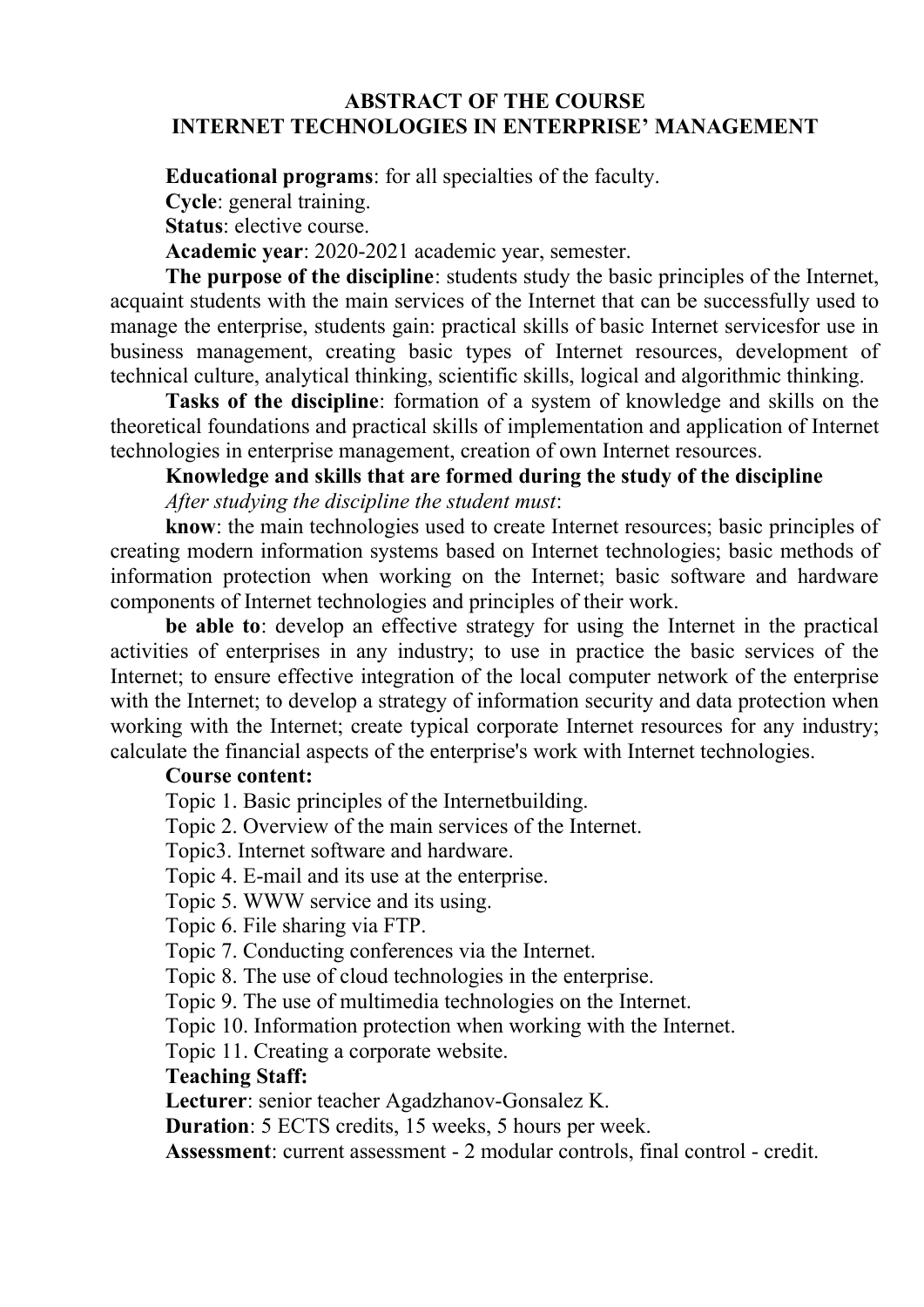# **ANNOTATION OF THE COURSE «QUALITY MANAGEMENT»**

**Educational programs:** "Management of organizations and administration"

**Cycle:** professional and practical training.

**Status:** elective course.

**Academic year:** 2022-2024 e.y., 3 semester.

**The purpose of the discipline** – formation of students' knowledge system of the theory and methodology of quality management principles of construction and operation of a quality management system, the study of legal, organizational and economic issues related to quality management.

**Tasks of discipline** – theoretical and practical training of students on the organization of work to ensure and manage the quality of products and services in organizations.

As a result of studying the discipline the student must **know:**

- terminology for basic concepts and categories in the field of quality management;
- features of quality management at the enterprise level;
- domestic and international experience in quality management;
- the impact of quality on the company's profits, the classification of costs for quality;
- quality audit procedures.

# **be able:**

- identify factors that improve product quality and ensure its competitiveness;

- analyze and apply in practice the principles, methods and rules of quality management;

*-* take measures to organize work on the development and implementation of quality management systems in accordance with the recommendations of the international standard ISO 9000 series, determine the cost of quality and conduct a quality audit.

# *CONTENT OF THE DISCIPLINE*

Theme 1. Background and History.

Theme 2. Standards and models.

Theme 3. Self- assessment models of quality.

- Theme 4. Customers.
- Theme 5 Leadership in Quality Management.
- Theme 6. Strategic quality management.
- Theme 7 Partnerships and resources.
- Theme 8 People in quality management.
- Theme 9. Ethics and corporate social responsibility
- Theme 10. Service quality
- Theme 11. Management groups in the organization
- Theme 12. Management and Leadership

Theme 13. Evaluating the effectiveness of quality management.

## **Teaching Staff:**

*Lecturer:* Ph.D., Associate Professor of Management Department Anhelina Halynska *Teacher of practical classes:* Ph.D., Associate Professor of Management Department Anhelina Halynska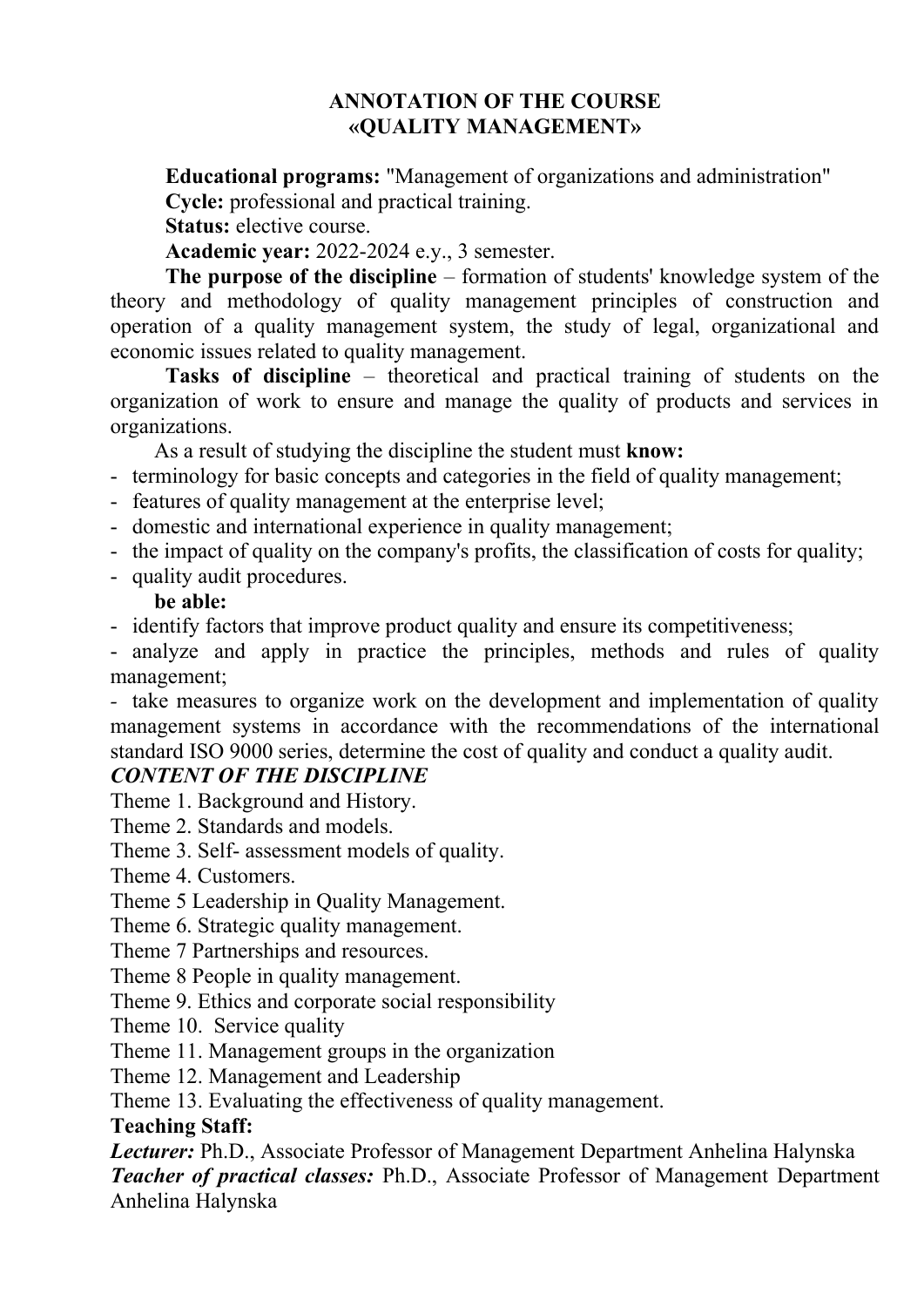**Duration:** 5 EKTS credits, 15 weeks, 5 hours per week. **Assessment:** current assessment - 2 Modules, final control - exam.

# **ANNOTATION OF THE COURSE «COMMUNICATION MANAGEMENT»**

**Educational programs:** "Management of organizations and administration" **Cycle:** professional and practical training.

**Status:** elective course.

**Academic year:** 2021-2024 e.y., 2 semester.

**The purpose of the discipline** – formation of students' a holistic view of the essence of communicative management and professional knowledge and skills for effective communication with colleagues, customers and business partners of enterprises and organizations.

**Tasks of discipline** – study of theoretical principles, content, structure and tasks of communicative management, mastering the methods of psychodiagnostics as a prerequisite for effective communication in the management process, mastering methods and practical skills of professional communication of management using verbal and nonverbal communication techniques and technologies, acquisition of knowledge and skills in intercultural communication , professional use of modern communication technologies to build effective relationships with business partners, compliance with etiquette and communication culture in a professional environment.

As a result of studying the discipline the student must **know:**

- terminology for basic concepts of communicative management system;
- objects and subjects of communicative management;
- the principle of operation and components of communicative management;
- knowledge of the theory and practice of management decisions during the communication process;
- the essence of verbal and nonverbal communication;
- features of intercultural communications;
- communication management technologies
- the essence of communicative culture and professional ethics.

#### **be able:**

- communicate with representatives of other professional groups of different levels (with experts from other fields of knowledge / types of economic activity);

- use the basic elements of effective communication: source, message, audience, communication channels;

- plan the communication process and develop a communication plan;
- choose and use concepts, methods and tools to improve interpersonal communication;
- create and organize effective communications in the management process;
- apply the rules of communicative and professional etiquette;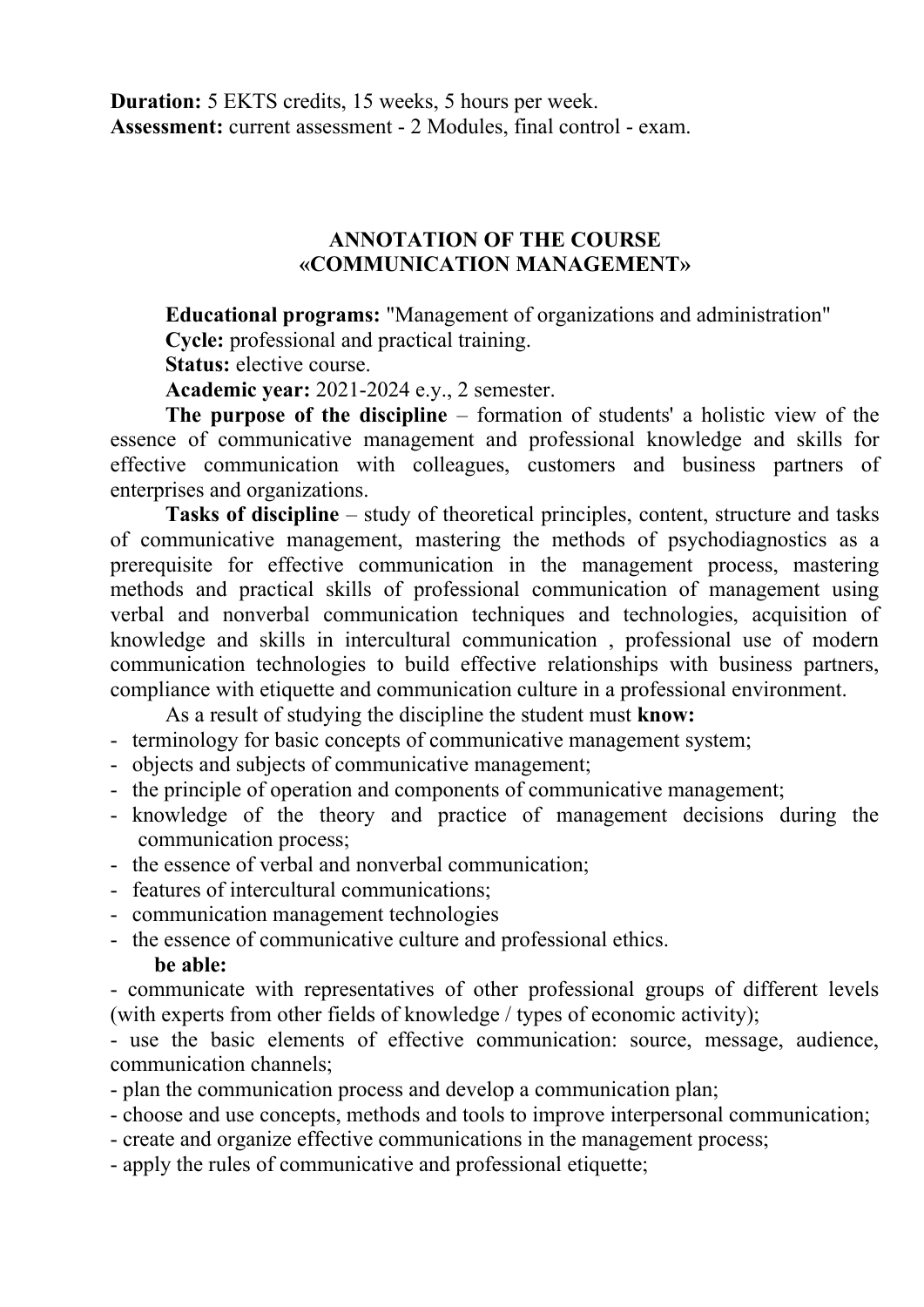- independently master new knowledge, use modern educational and research technologies in the field of communicative management.

## **CONTENT OF THE DISCIPLINE**

Theme 1. Theoretical foundations of communicative management.

Theme 2. Psychodiagnostics.

Theme 3. Varieties of communication in communicative practice

Theme 4. Verbal communication in the communicative practice of the manager.

Theme 5. Nonverbal communication in the communicative practice of the manager.

Theme 6. Intercultural communication.

Theme 7. Technologies of communicative management.

Theme 8. Communicative culture and professional etiquette.

Theme 9. Methods of manipulation in business communications.

**Teaching Staff:**

*Lecturer:* Ph.D., Associate Professor of Management Department Liudmyla Batsenko *Teacher of practical classes:* Ph.D., Associate Professor of Management Department Liudmyla Batsenko

**Duration:** 5 EKTS credits, 15 weeks, 4 hours per week.

**Assessment:** current assessment - 2 Modules, final control - credit.

# **A COURSE ABSTRACT «AGRICULTURAL POLICY»**

**Educational programs:** for all specialties of the faculty **Cycle:** general professional and practical training **Status:** elective course.

**Academic year:** 2021-2022 academic year, 3rd semester.

**The purpose of the discipline:** the formation of theoretical knowledge and practical skills to master the methodological aspects of practical application of the basics of formation and implementation of agricultural policy, evaluation and justification of its effectiveness and skills in state regulation of the agricultural sector.

**Tasks of the discipline:** mastering and disclosing the economic essence, principles and main components of development and implementation of agricultural policy, formation of skills of analysis of socio-economic processes of agriculture, evaluation of individual measures of credit-financial, budget-tax, price, social and environmental policy in the agricultural sector and also sustainable development of rural areas, understanding the peculiarities of agricultural policy in countries with different levels of socio-economic development.

As a result of studying the discipline, the applicant **should know:** theoretical and methodological foundations of agricultural policy of the state and individual countries and blocs and the socio-economic state of agricultural production at the present stage, laws and regulations governing the development of agriculture, food markets, works, services, resources, labor and land and their impact on socio-economic development and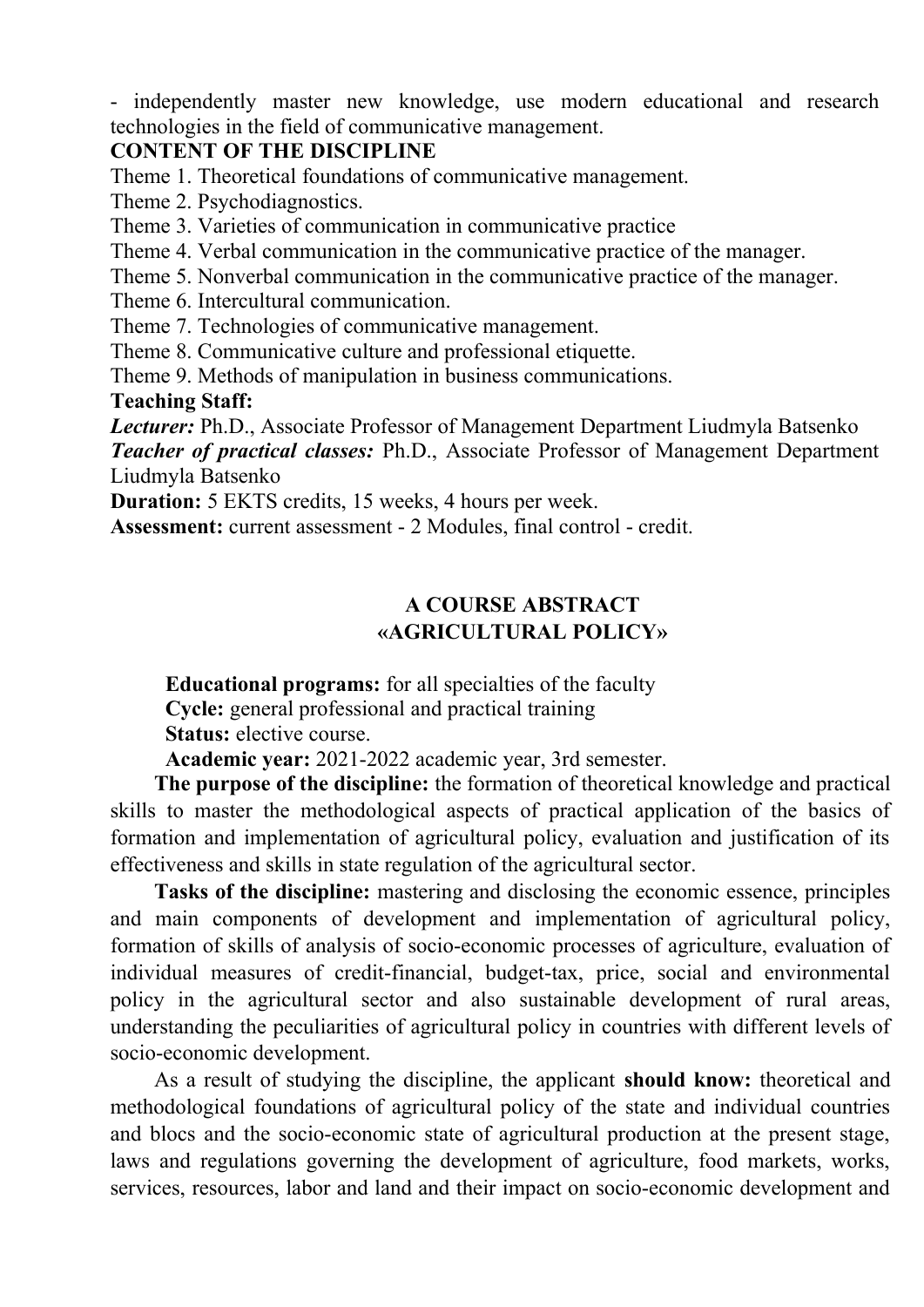food security of the country, problems of sustainable development of rural areas, tools for regulating the agricultural sector and economic consequences of their application, basic approaches to assessing the level of state support for the agricultural sector, foreign trade in agricultural products.

**be able to:** implement the content of agricultural policy, form the purpose and system of objectives of agricultural policy, analyze the consequences of using certain instruments to regulate the domestic market of agricultural products and foreign trade, determine the level of protection of the agricultural sector using conventional methodology, assess international competitiveness of domestic agricultural production. indicators of food security of the state and the factors influencing it, to analyze the effectiveness of certain measures of budget and tax, credit and financial policy of the state, to substantiate the priorities of state social and environmental policy.

#### **Course content:**

Topic 1. Theoretical foundations of agricultural policy.

Topic 2. Transformation of agricultural policy of Ukraine: historical experience and modern practice.

Topic 3. The main directions of agricultural policy of Ukraine.

Topic 4. Problems of food security in Ukraine.

Topic 5. Organizational and economic components of agricultural policy.

Topic 6. Tools for regulating the agricultural sector.

Topic 7. Development of the agricultural sector of Ukraine in the context of globalization of world markets.

Topic 8. Tools for regulating foreign trade in agricultural products.

**Teaching Staff:** Lecturer: Doctor of Economics, Professor Olena Slavkova

**Teacher of practical classes:** Doctor of Economics, Professor Olena Slavkova **Duration:** 4 ECTS credits, 15 weeks, 4 hours per week.

**Assessment:** current assessment - 2 modular controls, final control - credit.

# **ANNOTATION OF THE COURSE "AUDIT OF ADMINISTRATIVE ACTIVITY"**

**Educational programs:** for all specialties of the faculty

**Cycle:** general professional and practical training

**Status:** selective training

**Year of enrollment:** 2021-2022 academic year, II semester

**The purpose of the discipline** - to train highly qualified responsible personnel for public authorities and local governments, able to creatively, effectively and efficiently perform management functions, analytically assess the efficiency and effectiveness of the administrative activities based on the global and European standards.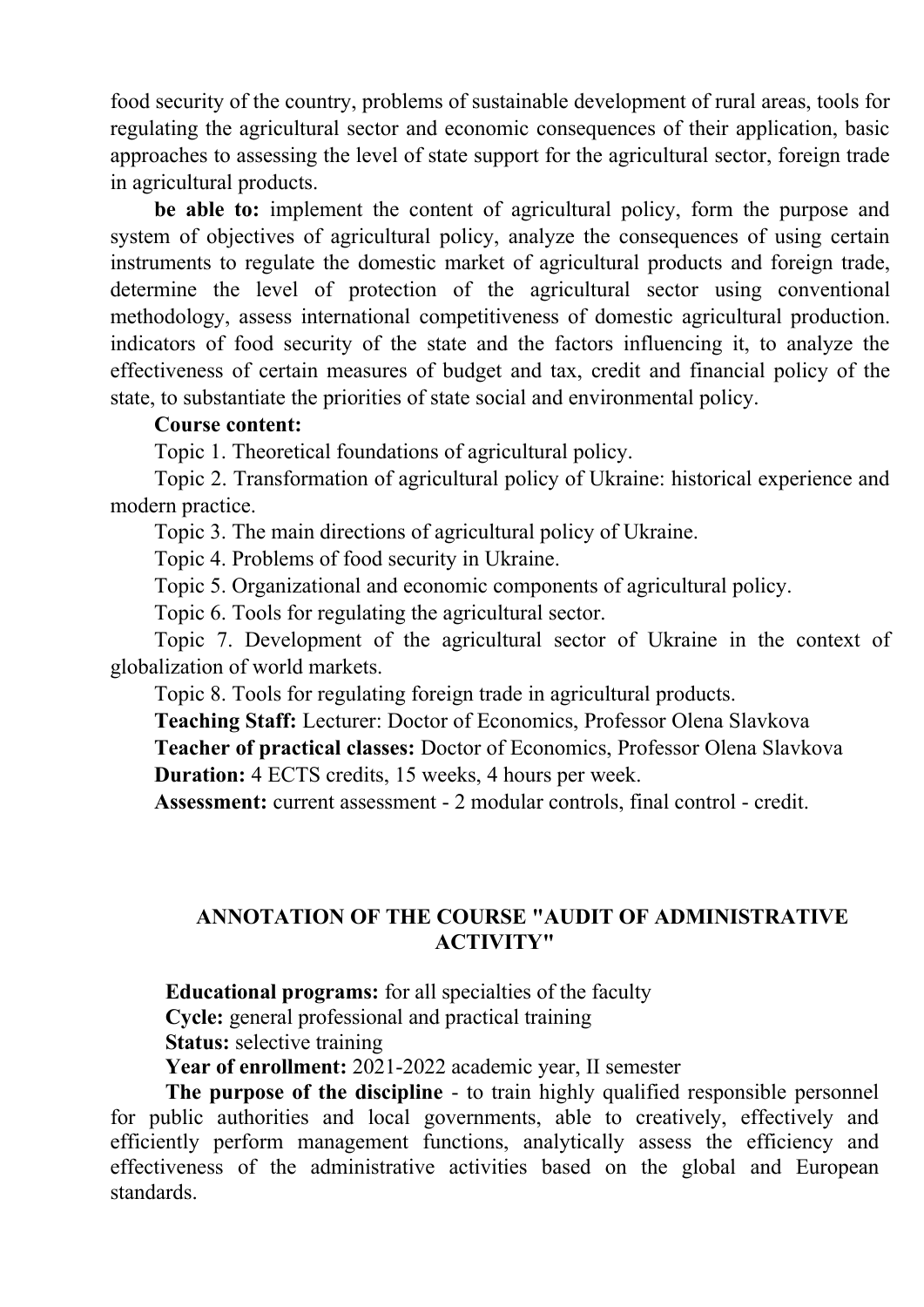## **Tasks of the discipline:**

- formation of students' knowledge system on the basics of theory and practice of administrative audit;

- mastering specific skills and abilities to analyze the activities of government authorities, the process of their reform and on the basis of innovative approaches to identify ways to improve the efficiency of mechanisms and technologies of the public administration on the basis of the democratic governance;

- improving analytical skills; development and implementation of specific measures to assess the effectiveness and efficiency of the audit of the administrative activities.

As a result of studying the discipline, the applicant should **know:**

- areas of application of the audit of the administrative activities

- theory, methodology and history of research on the audit of the administrative activities;

- practices of the international experience and general direction and tendencies of formation of a new form of control in Ukraine;

- basics of the legislative and information support of the administrative audit. **abilities:**

- to introduce scientifically substantiated approaches to assessing the efficiency and effectiveness of the administrative activities, taking into account the features of specific management areas;

- to determine the effectiveness and efficiency of the existing forms and methods of the public administration on the basis of the algorithm of research on the audit of the administrative activities;

- as a member of a group of specialists or individually provide advice to the public authorities and local governments, provide expert and analytical support for their activities;

#### **Course content:**

1. Basic INTOSAI documents in the field of the public finance audit.

2. Regulations of the audit of the administrative activities in Ukraine and in the world.

3. Audit of cost-effectiveness of the management and resource efficiency.

4. Audit of the effectiveness of the administrative activities.

5. Generalization and implementation of the results of the audit of the administrative activities.

## **Teaching Staff:**

**Lecturer**: Candidate of Economic Sciences, Professor of the Department of Accounting and Taxation Hordiienko N.I.

**Teacher of practical classes:** Candidate of Economic Sciences, Professor of the Department of Accounting and Taxation Hordiienko N.I.

**Duration:** 5 ECTS credits, 15 weeks, 4 hours per week

**Assessment:** current assessment - 2 modular controls; current control - test.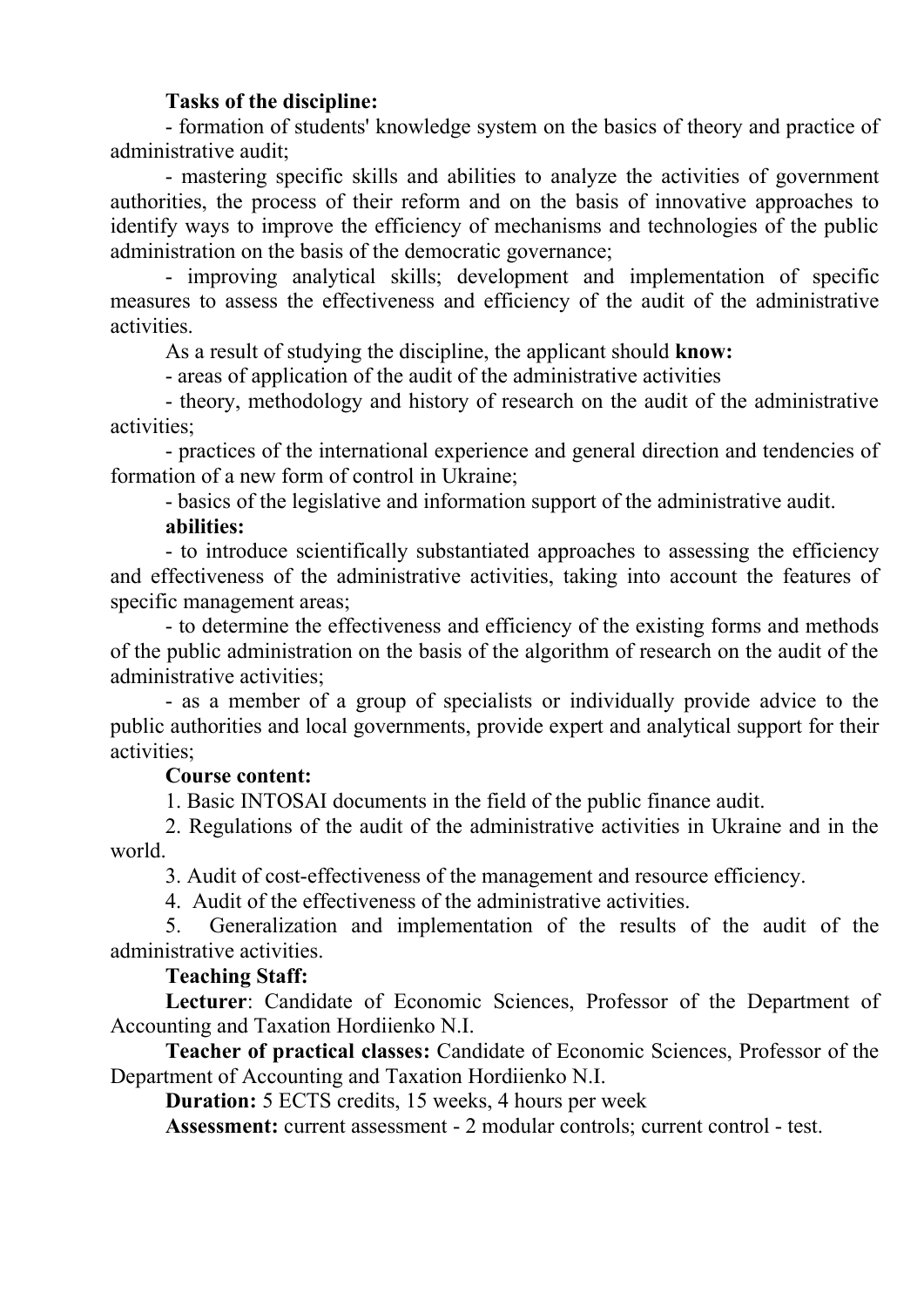# **ANNOTATION OF THE COURSE PROJECT MANAGEMENT**

**Educational programs:** for all specialties of the faculty **Cycle:** general professional and practical training **Status:** elective course. **Year of enrollment:** 2022-2023 academic year, ІІ semester.

**The purpose of studying the discipline -** the formation of future professionals theoretical and methodological framework necessary for the organization and management of labor, material, financial and other resources of the project, ensuring the achievement of certain goals; acquisition of practical skills of making managerial decisions in the process of project activity.

#### **Tasks of the discipline:**

**-** formation of students' knowledge system in key areas of project analysis;

**-** mastering specific skills and abilities to use project management tools;

- improving the system of knowledge on the methodology of project evaluation;

- acquisition of skills to justify the feasibility of implementation in terms of components of project analysis.

As a result of studying the discipline, the applicant should **know:**

- directions of project analysis implementation;

- methodological tools for project management;

- methods of project evaluation and approaches to determining the feasibility of project implementation.

#### **be able to:**

- implement theoretical and technological aspects of modern methods and technologies of project management;

- evaluate projects and develop management decisions in the process of project activities;

- substantiate the feasibility of the project.

#### **Course content:**

1. General characteristics of project management.

- 2. Methodology, tools and criteria for project evaluation.
- 3. Commercial and technical analysis of the project.
- 4. Environmental analysis of projects.
- 5. Institutional analysis of the project.
- 6. Social analysis of the project.
- 7. Financial analysis of the project.
- 8. Economic analysis of the project.

9. Comprehensive project evaluation.

# **Teaching Staff:**

**Lecturer:** PhD in Economic Science, Senior Lecturer at the Department of Public Management and Administration Kharchenko T.O.

**Teacher of practical classes:** PhD in Economic Science, Senior Lecturer at the Department of Public Management and Administration Kharchenko T.O.